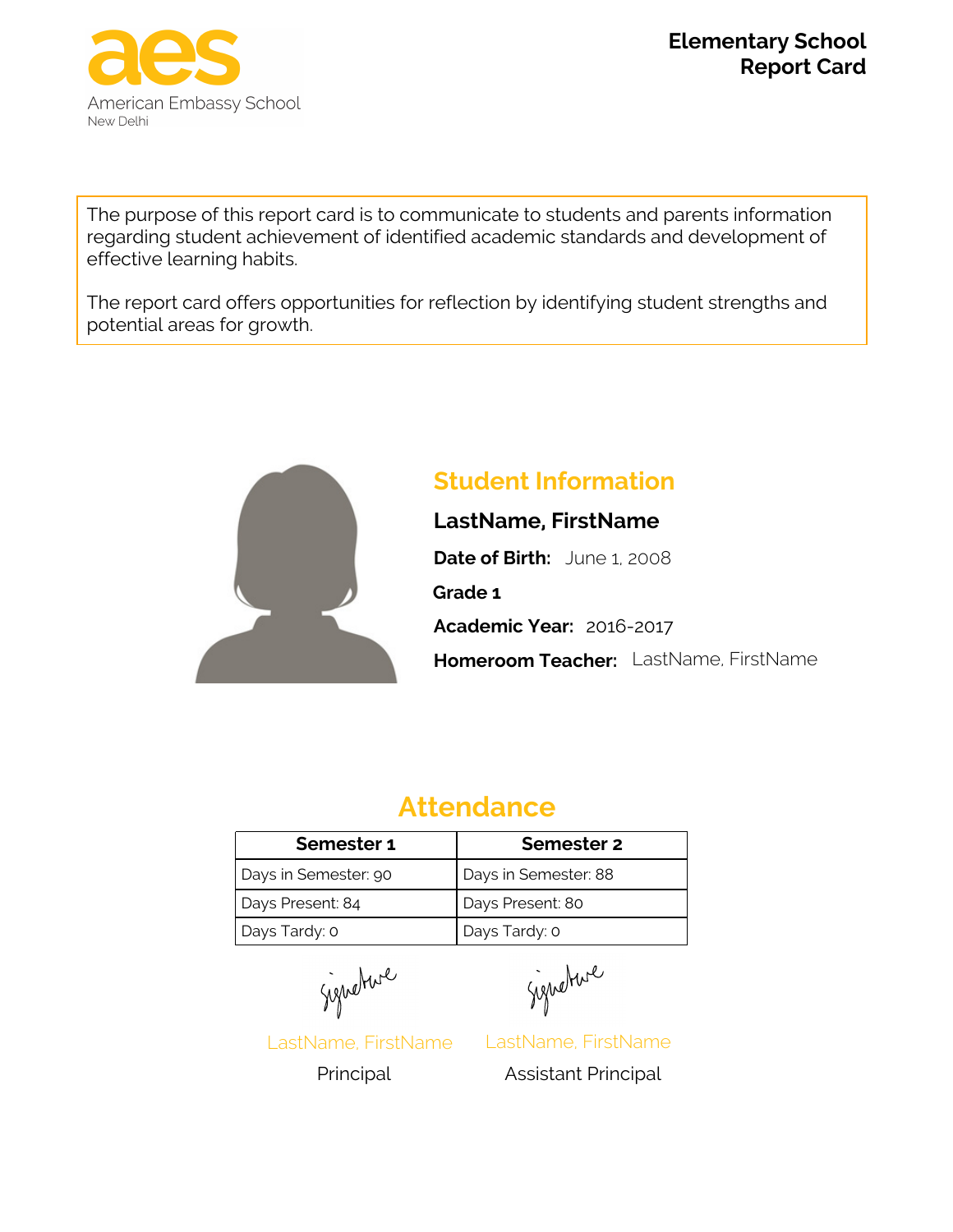

## **Report Card Elementary School**

| IE/NYD | beginning approaching | secure |
|--------|-----------------------|--------|
|        |                       |        |

|                    | <b>Overview</b>                 |
|--------------------|---------------------------------|
| <b>Core Values</b> | Art<br>Sem 1 Sem 2              |
| Honest             | Ap                              |
| Responsible        | Un                              |
| Respectful         | Ind                             |
| Caring             | Ap                              |
| Reading            | Un<br>Sem 2<br>Sem <sub>1</sub> |

| Reading              | Sem 1 Sem 2 |     |
|----------------------|-------------|-----|
| Reads at Grade Level | Yes         | Yes |
| Literature           |             |     |
| Informational Text   |             |     |
| Foundational Skills  |             |     |

| Foundational Skills            |             |
|--------------------------------|-------------|
| Writing                        | Sem 1 Sem 2 |
| Narrative                      |             |
| Information and Opinion        |             |
| Process, Product, and Research |             |

| Process, Product, and Research |             |
|--------------------------------|-------------|
| <b>Communications</b>          | Sem 1 Sem 2 |
| Language Usage                 |             |
| Speaking and Listening         |             |

| Speaking and Listening                |             |
|---------------------------------------|-------------|
| <b>Mathematics</b>                    | Sem 1 Sem 2 |
| Operations and Algebraic Thinking     |             |
| Numbers and Operation in Base 10      |             |
| Numbers and Operations with Fractions |             |
| Measurement and Data                  |             |
| Geometry                              |             |

| Geometry             |             |
|----------------------|-------------|
| <b>Science</b>       | Sem 1 Sem 2 |
| Understands Concepts |             |
| Applies Practices    |             |

| Applies Practices     |             |
|-----------------------|-------------|
| <b>Social Studies</b> | Sem 1 Sem 2 |
| Understands Concepts  |             |
| Applies Skills        |             |

| <b>WE</b>                   |             |             |
|-----------------------------|-------------|-------------|
| Art                         | Sem 1 Sem 2 |             |
| <b>Applies Skills</b>       |             |             |
| <b>Understands Concepts</b> |             |             |
| <b>Indian Studies</b>       |             | Sem 1 Sem 2 |
| <b>Applies Skills</b>       |             |             |
| <b>Understands Concepts</b> |             |             |

**Key**

| APPU <del>C</del> S JNIUS |  |
|---------------------------|--|
| Understands Concepts      |  |
|                           |  |

| <b>Understands Concepts</b> |                                   |  |
|-----------------------------|-----------------------------------|--|
| <b>Music</b>                | Sem <sub>1</sub> Sem <sub>2</sub> |  |
| Create                      |                                   |  |
| Perform                     |                                   |  |
| Respond                     |                                   |  |
| <b>Physical Education</b>   | Sem 1 Sem 2                       |  |
| <b>Applies Skills</b>       |                                   |  |
|                             |                                   |  |

| <b>Physical Education</b> | Sem 1 Sem 2 |  |
|---------------------------|-------------|--|
|                           |             |  |

| <b>Physical Education</b> | Sem 1 Sem 2 |  |
|---------------------------|-------------|--|
| Applies Skills            |             |  |
| Understands Concepts      |             |  |

| Understands Concepts |             |  |
|----------------------|-------------|--|
| <b>Spanish</b>       | Sem 1 Sem 2 |  |
| Applies Skills       |             |  |
| Understands Concepts |             |  |